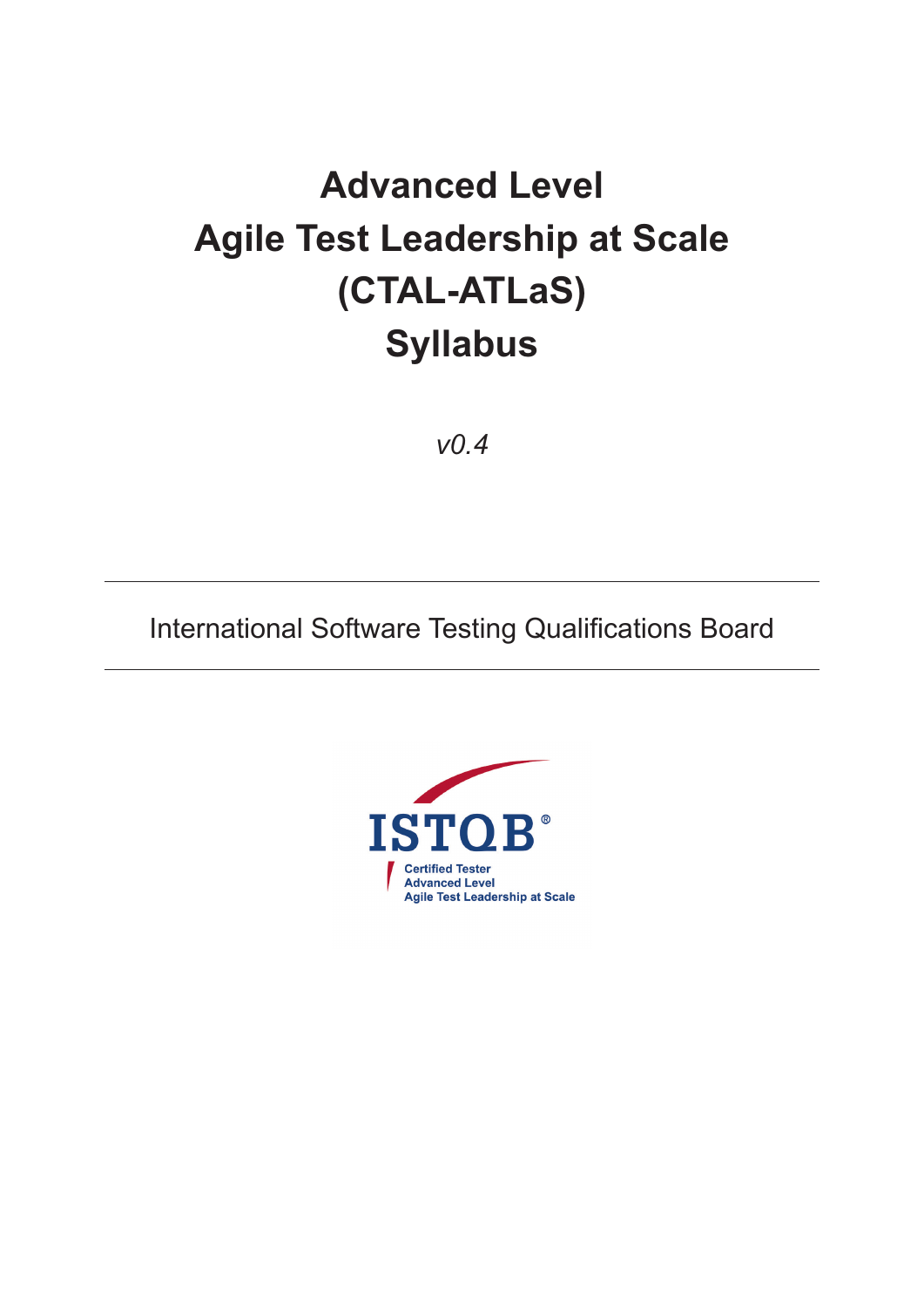

# <span id="page-1-0"></span>**Copyright Notice**

Copyright Notice © International Software Testing Qualifications Board (hereinafter called ISTQB®)

ISTQB® is a registered trademark of the International Software Testing Qualifications Board.

Copyright © 2021, Mette Bruhn-Pedersen (Product Owner), Jean-Luc Cossi, Michael Heller, Leanne Howard, Marcelo Chanez, Loyde Mitchell, and Ilia Kulakov.

All rights reserved. The authors hereby transfer the copyright to the ISTQB®. The authors (as current copyright holders) and ISTQB® (as the future copyright holder) have agreed to the following conditions of use:

Extracts, for non-commercial use, from this document may be copied if the source is acknowledged. Any Accredited Training Provider may use this syllabus as the basis for a training course if the authors and the ISTQB® are acknowledged as the source and copyright owners of the syllabus and provided that any advertisement of such a training course may mention the syllabus only after official Accreditation of the training materials has been received from an ISTQB®-recognized Member Board.

Any individual or group of individuals may use this syllabus as the basis for articles and books, if the authors and the ISTQB® are acknowledged as the source and copyright owners of the syllabus.

Any other use of this syllabus is prohibited without first obtaining the approval in writing of the ISTQB®. Mail to: info@istqb.org

Any ISTQB®-recognized Member Board may translate this syllabus provided they reproduce the abovementioned Copyright Notice in the translated version of the syllabus.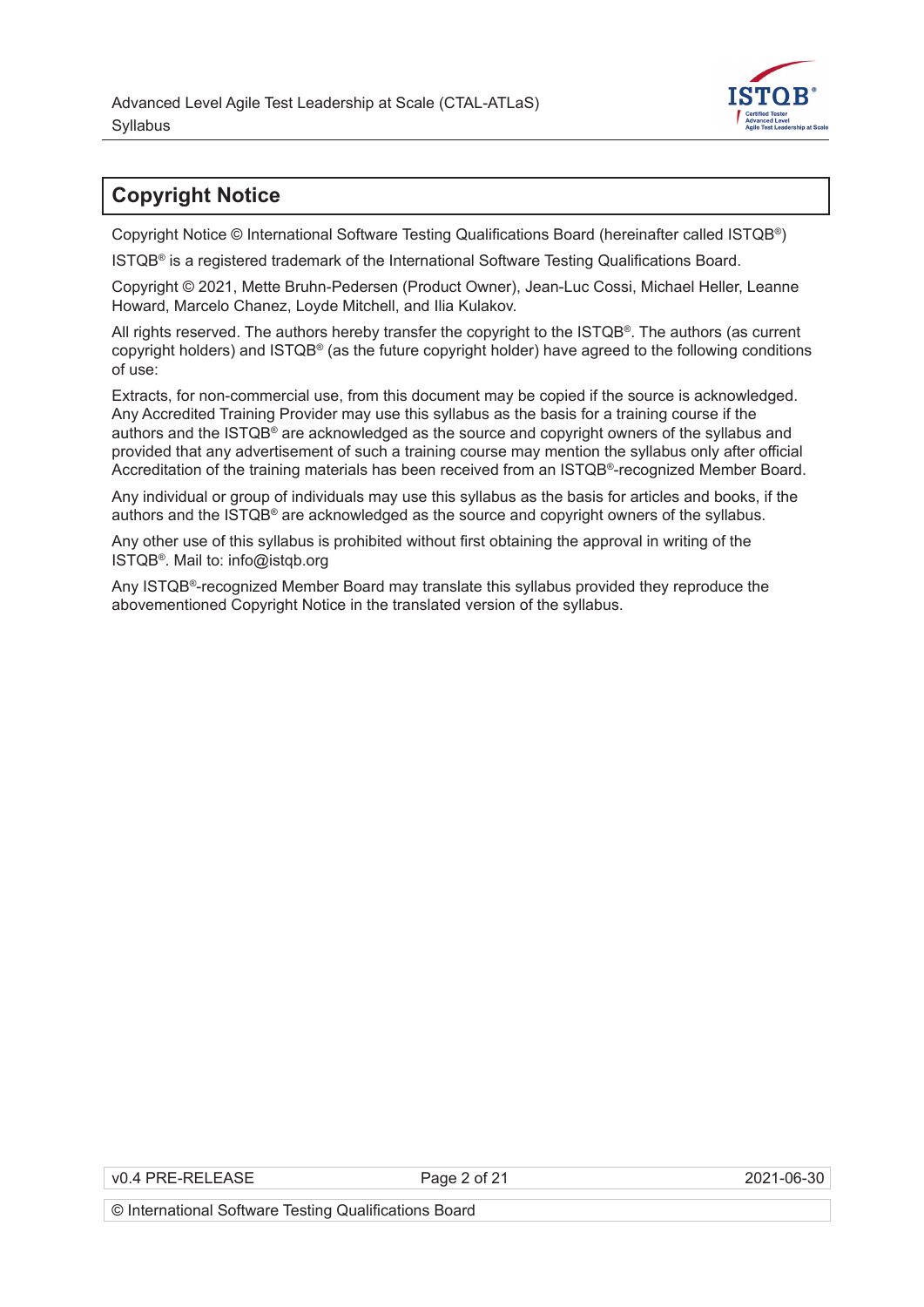

# <span id="page-2-0"></span>**Revision History**

| Version          | Date       | Remarks                             |
|------------------|------------|-------------------------------------|
| v0.4             | 2021/06/30 | Added increment 2                   |
| V <sub>0.3</sub> | 2021/05/26 | Pre-release version for public use. |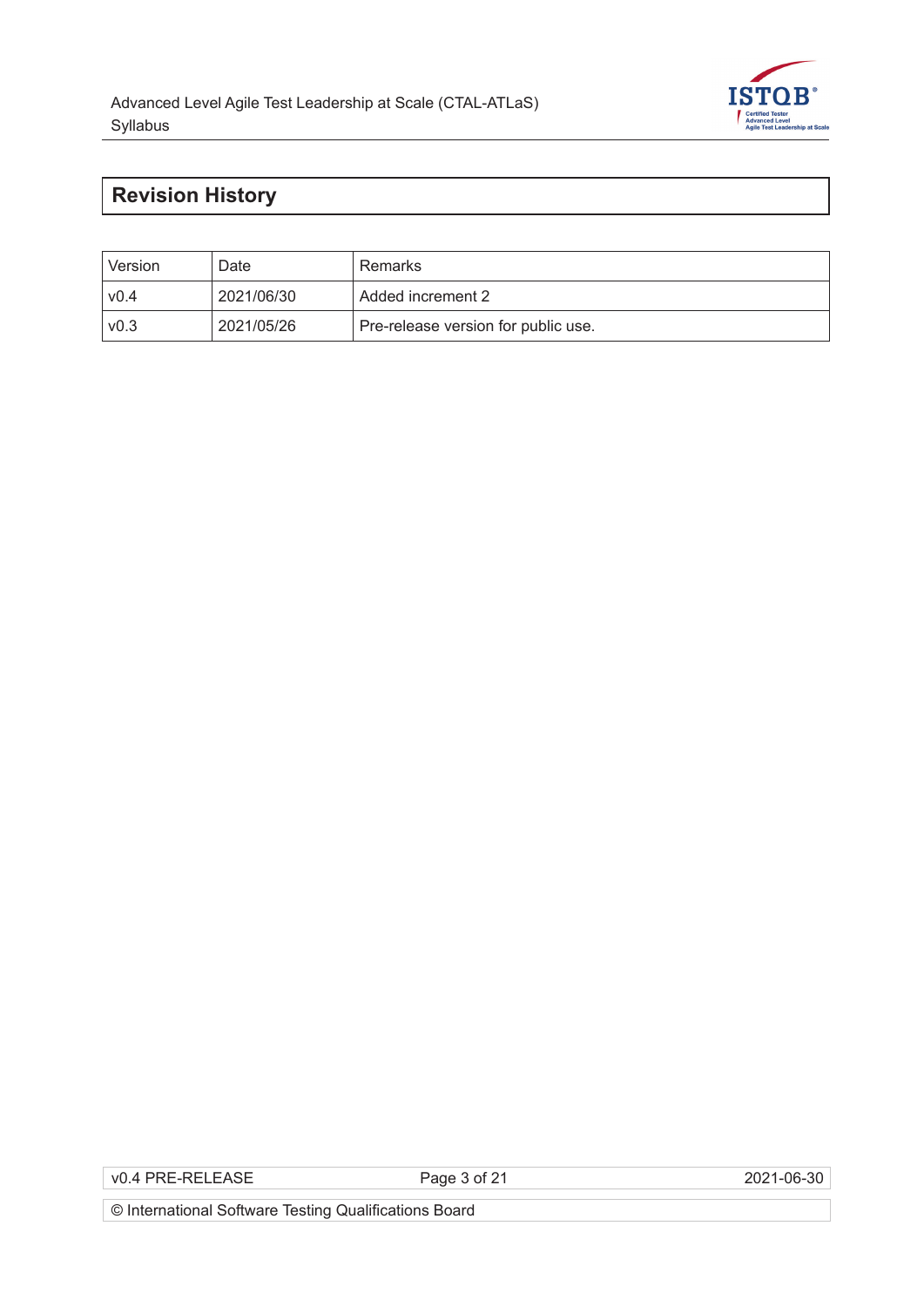

# **Table of Contents**

| 0     |                                                                          |
|-------|--------------------------------------------------------------------------|
| 0.1   |                                                                          |
| 0.2   |                                                                          |
| 0.2.1 |                                                                          |
| 0.3   |                                                                          |
| 0.4   |                                                                          |
| 0.5   |                                                                          |
| 0.6   |                                                                          |
| 0.7   |                                                                          |
| 0.8   |                                                                          |
| 0.9   |                                                                          |
|       |                                                                          |
|       |                                                                          |
| 1     |                                                                          |
| 1.1   |                                                                          |
| 1.2   |                                                                          |
| 2     | Improve Quality and Flow in a Value-Driven Organization - 120 minutes 14 |
|       |                                                                          |
| 2.1.1 |                                                                          |
|       |                                                                          |
|       |                                                                          |
| 2.2.1 |                                                                          |
| 2.2.2 |                                                                          |

| VO 4 PRE-RELEASE<br>~– | Jane 4<br>nt 2<br>$  -$                         |  |
|------------------------|-------------------------------------------------|--|
| ______                 | the contract of the contract of the contract of |  |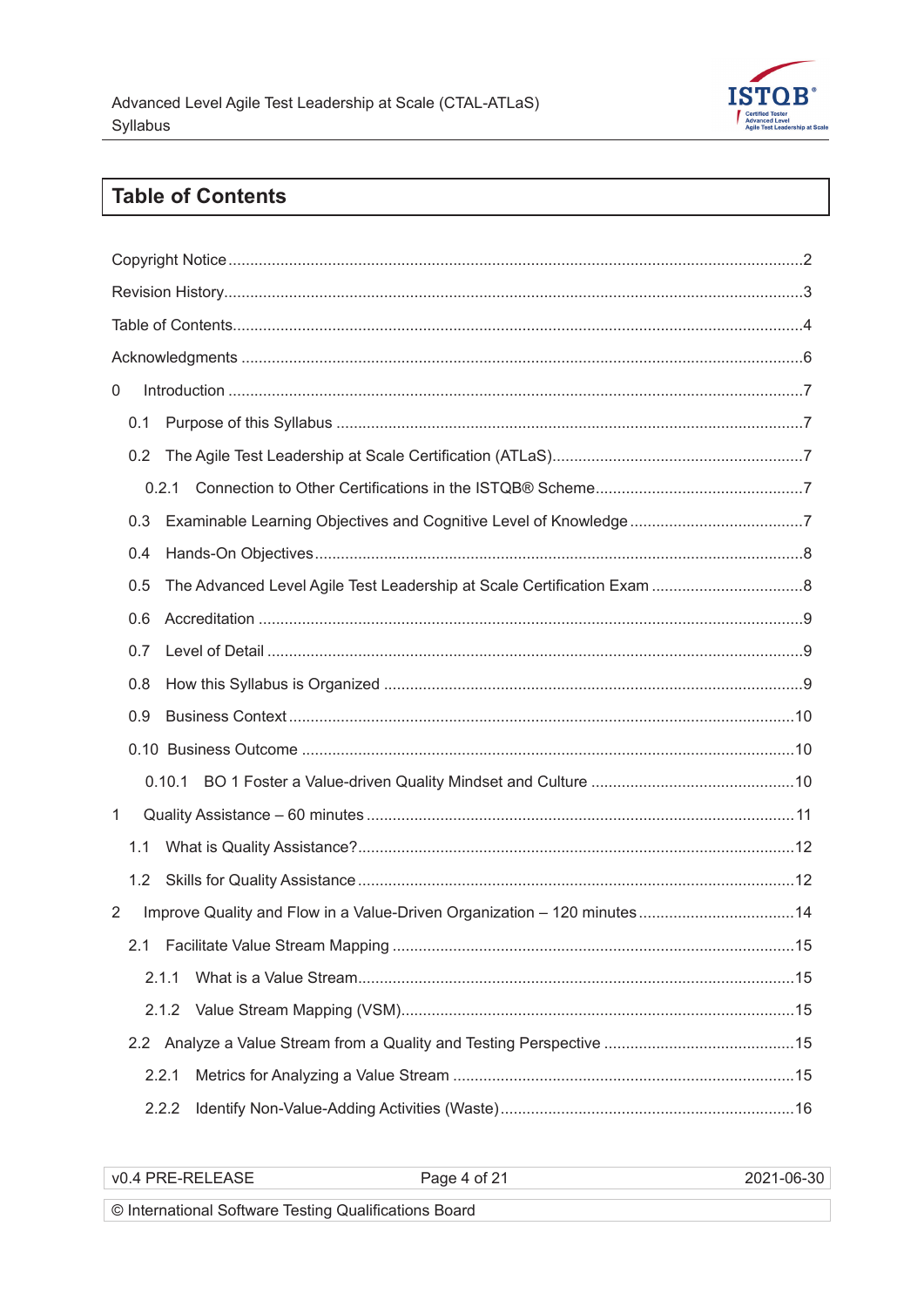

Page 5 of 21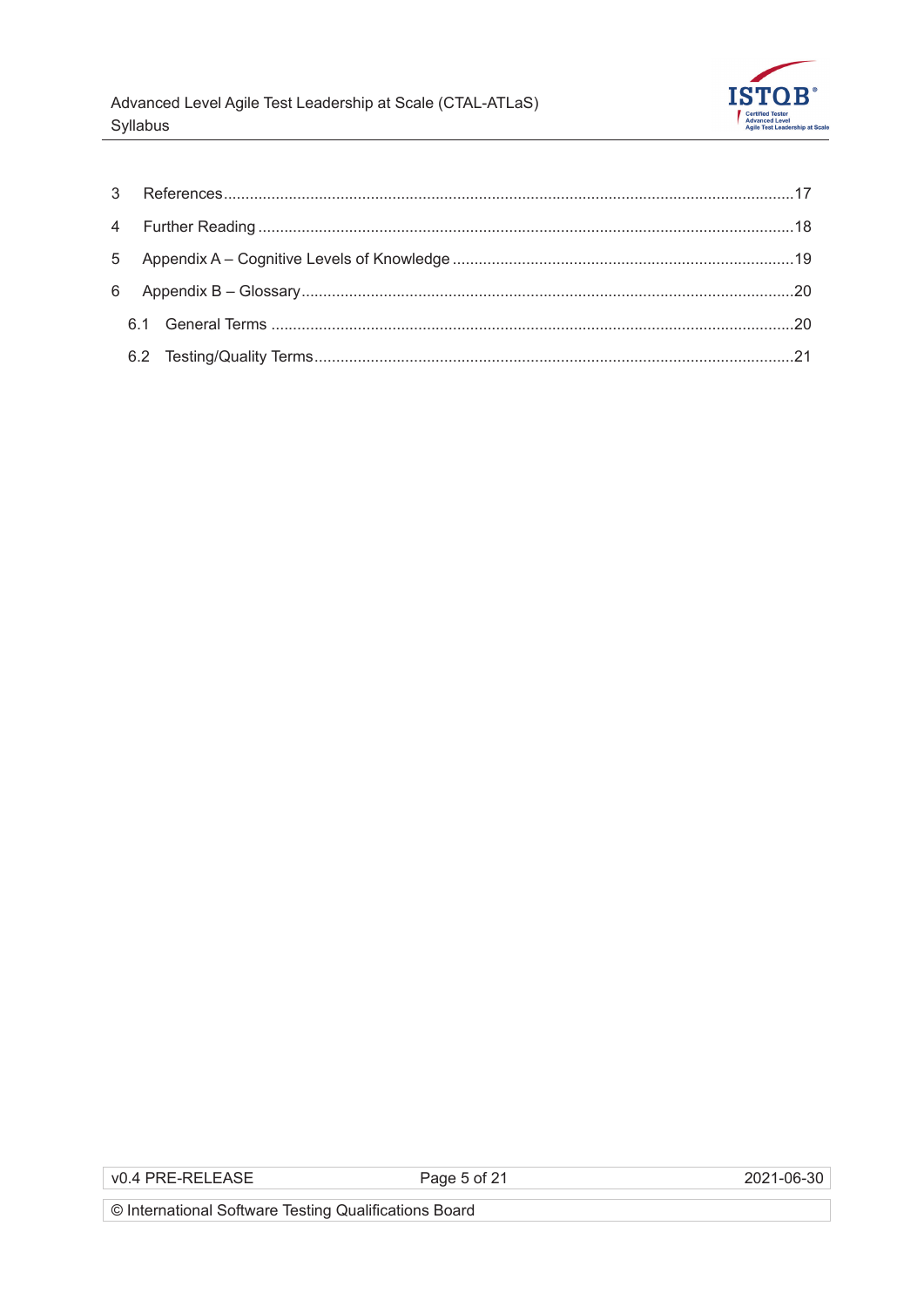

#### <span id="page-5-0"></span>**Acknowledgments**

This document was produced by a team from the International Software Testing Qualifications Board: Mette Bruhn-Pedersen (Product Owner), Jean-Luc Cossi, Richard Green, Michael Heller, Leanne Howard, Ebbe Munk, Francisca Cano Ortiz, Samuel Ouko, Tal Pe'er, Murian Song, Marcelo Chanez, Loyde Mitchell, Ilia Kulakov, Peter Jetter and Salinda Wickramasinghe, and Francisca Cano Ortiz.

The team thanks the review team and the Member Boards for their suggestions and input.

The following persons participated in the reviewing, commenting, and balloting of this syllabus:

Ágota Horváth, Ahmed Mohamed Zaki, Andrew Archer, Anna Vitányi, Armin Born, Blair Mo, Chris Van Bael, Chunhui Li, Dietrich Leimsner, Florian Fieber, Gary Mogyorodi, Giancarlo Tomasig, Gitte Ottosen, Imre Mészáros, Jing Liang, László Kvintovics, Laura Albert, Li Chunhui, Marco Hampel, Marton Matyas, Matthias Hamburg, Meile Posthuma, Miroslav Renda, Niels Melin Poulsen, Nishan Portoyan, Ole Chr. Hansen, Paul Weymouth, Péter Sótér, Rik Marselis, Rogier Ammerlaan, Sebastian Małyska, Shujuan Yang, Søren Wassard, Szilárd Széll, Tamás Béla Darvay, Vlad Muresan, and Wim Decoutere.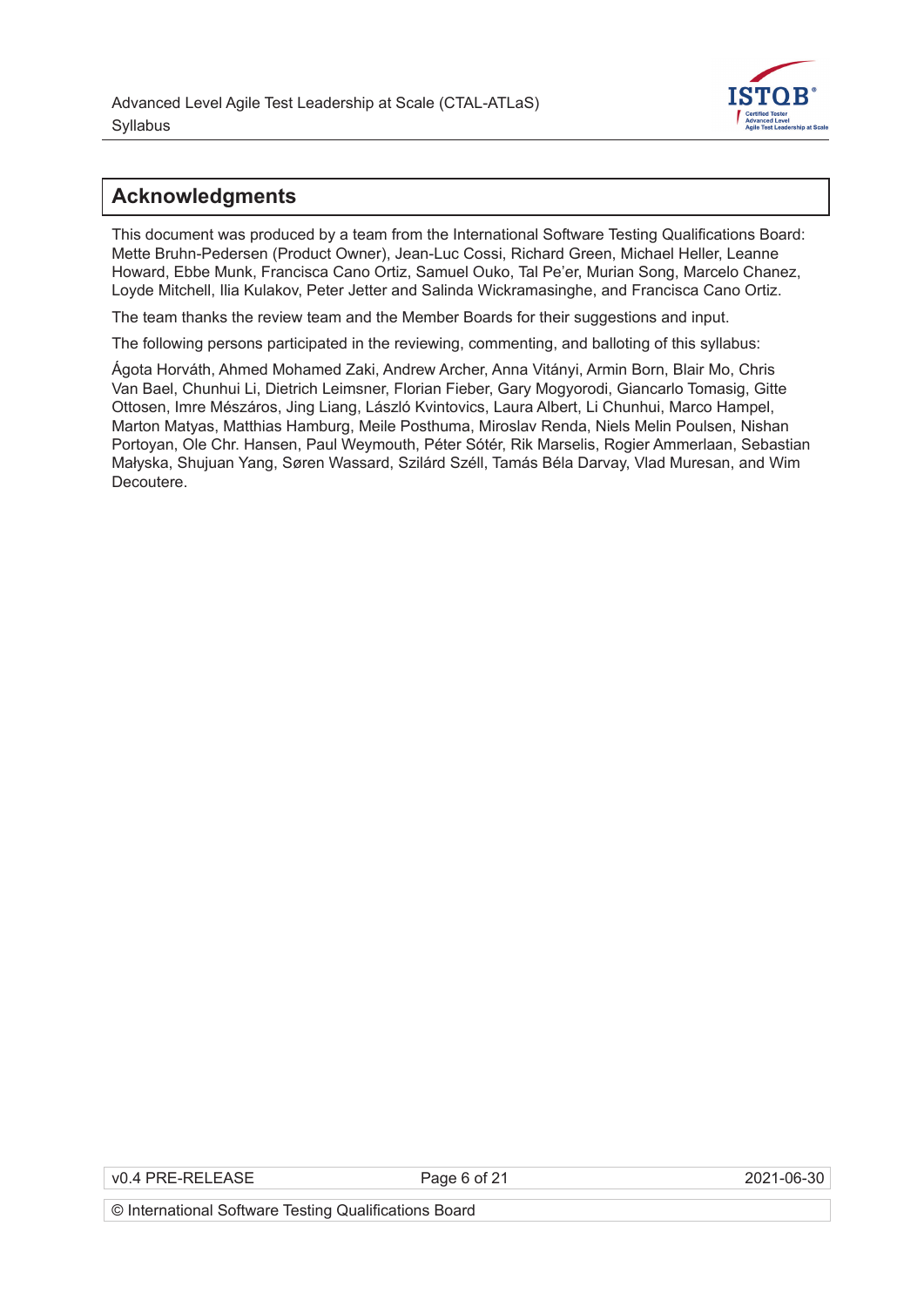

# <span id="page-6-0"></span>**0 Introduction**

#### 0.1 Purpose of this Syllabus

This syllabus forms the basis for the International Software Testing Qualification Board *for Agile Test Leadership at Scale* at the Advanced Level. The ISTQB® provides this syllabus as follows:

- 1. To Member Boards, to translate into their local language and to accredit training providers. Member Boards may adapt the syllabus to their particular language needs and modify the references to adapt to their local publications.
- 2. To certification bodies, to derive examination questions in their local language adapted to the learning objectives for this syllabus.
- 3. To training providers, to produce courseware and determine appropriate teaching methods.
- 4. To certification candidates, to prepare for the certification exam (either as part of a training course or independently).
- 5. To the international software and systems engineering community, to advance the profession of software and systems testing, and as a basis for books and articles.

# 0.2 The Agile Test Leadership at Scale Certification (ATLaS)

The Advanced Level Agile Test Leadership at Scale qualification is aimed at people who work in an organization that is pursuing agility at scale or business agility and already have a basic understanding of agile and agile testing.

This includes people in roles such as test manager, head of testing, quality coach, test analyst, technical test analyst, test automation engineer, quality engineer, quality assurance, member of an agile team, member of a leader group of multiple agile teams, IT director, project manager, release train engineer, scrum master, product owner, and management consultant.

#### 0.2.1 Connection to Other Certifications in the ISTQB<sup>a</sup> Scheme

The Advanced Level Agile Test Leadership at Scale builds on the qualifications in Foundation Level Certified Tester and Foundation Level Agile Tester. Certified Tester provides the basic knowledge and competencies in software testing. Agile Tester expands on Certified Tester and explains how testing in an agile team is performed.

As Agile Test Leadership at Scale focuses on the organizational level, it supplements the Advanced Level Agile Technical Tester focusing on technical practices. It also supplements Advanced Level Test Management, which focuses on projects and not on organizational aspects. In addition, Advanced Level Test Management covers traditional approaches and hybrid approaches.

## 0.3 Examinable Learning Objectives and Cognitive Level of Knowledge

Learning objectives (LOs) support the business outcomes and are used to create the Advanced Level Agile Test Leadership at Scale exams.

In general, all contents of this syllabus are examinable at a K1 level, except for the Introduction and Appendices. That is, the candidate may be asked to recognize, remember, or recall a keyword or

Page 7 of 21 2021-06-30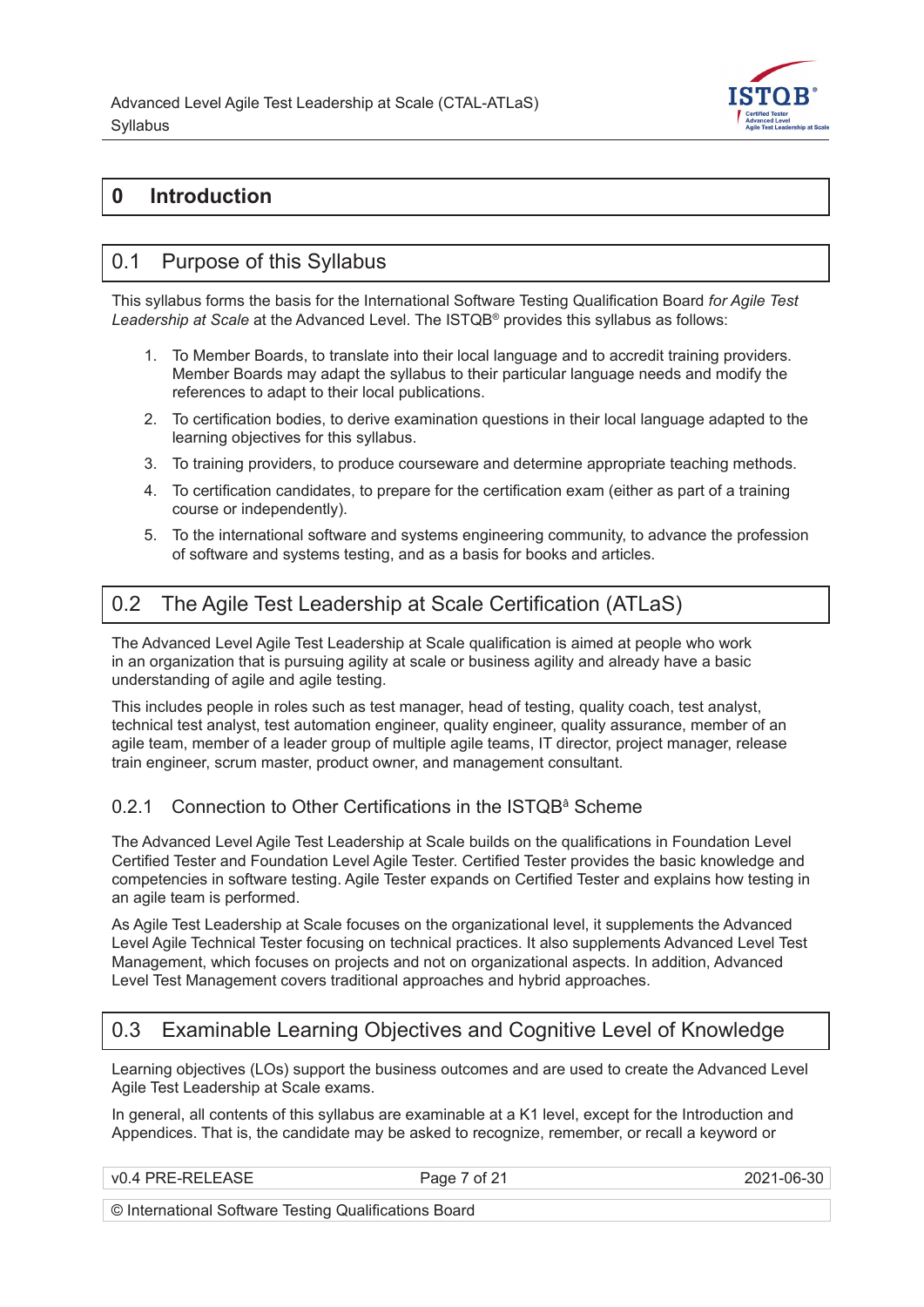

<span id="page-7-0"></span>concept mentioned in any of the chapters. The specific LOs levels are shown at the beginning of each chapter, and classified as follows:

- K1: Remember
- K2: Understand
- K3: Apply
- K4: Analyze

Further details about cognitive level of knowledge are given in **[Appendix A](#page-18-0)**.

All terms listed as keywords just below chapter headings shall be remembered (K1), even if not explicitly mentioned in the learning objectives.

#### 0.4 Hands-On Objectives

LOs and hands-on objectives (HOs) focus on practical skills and competencies. However, HOs are not examined by the multiple-choice exam questions. It is expected that HOs are covered either as part of an accredited training or as self-study.

The specific HOs levels are shown at the beginning of each chapter, and classified as follows:

- H0: This can include a live demo of an exercise or recorded video. Since this is not performed by the trainee, it is not strictly an exercise.
- H1: Guided exercise. The trainees follow a sequence of steps performed by the trainer.
- H2: Exercise with hints. The trainee is given an exercise with relevant hints to enable the exercise to be solved within the given timeframe.
- H3: Unguided exercises without hints.

Training material owners and people who self-study can find additional guidance on how to include practical elements to fulfill HOs in the ATLaS Accreditation Guidelines.

#### 0.5 The Advanced Level Agile Test Leadership at Scale Certification Exam

The Agile Test Leadership at Scale certification is created incrementally. Each increment is made available on the ISTQB*®* website so the contents can be used for training and learning. However, the certification exam will be released once the release increments correspond to a two-day training course. Therefore, the detailed description of the certification exam will be added with the last increment.

The Advanced Level Agile Test Leadership at Scale Certificate exam will be based on this syllabus and the Advanced Level Agile Test Leadership at Scale body of knowledge (BOK). Answers to exam questions may require the use of material based on more than one section of this syllabus and body of knowledge. Standards and books are included as references, but their content is not examinable, beyond what is summarized in the syllabus or body of knowledge from such standards and books.

Entry Requirement Note: The ISTQB*®* Foundation Level certificate and Foundation Level Agile Tester shall be obtained before taking the Advanced Level Agile Test Leadership at Scale certification exam.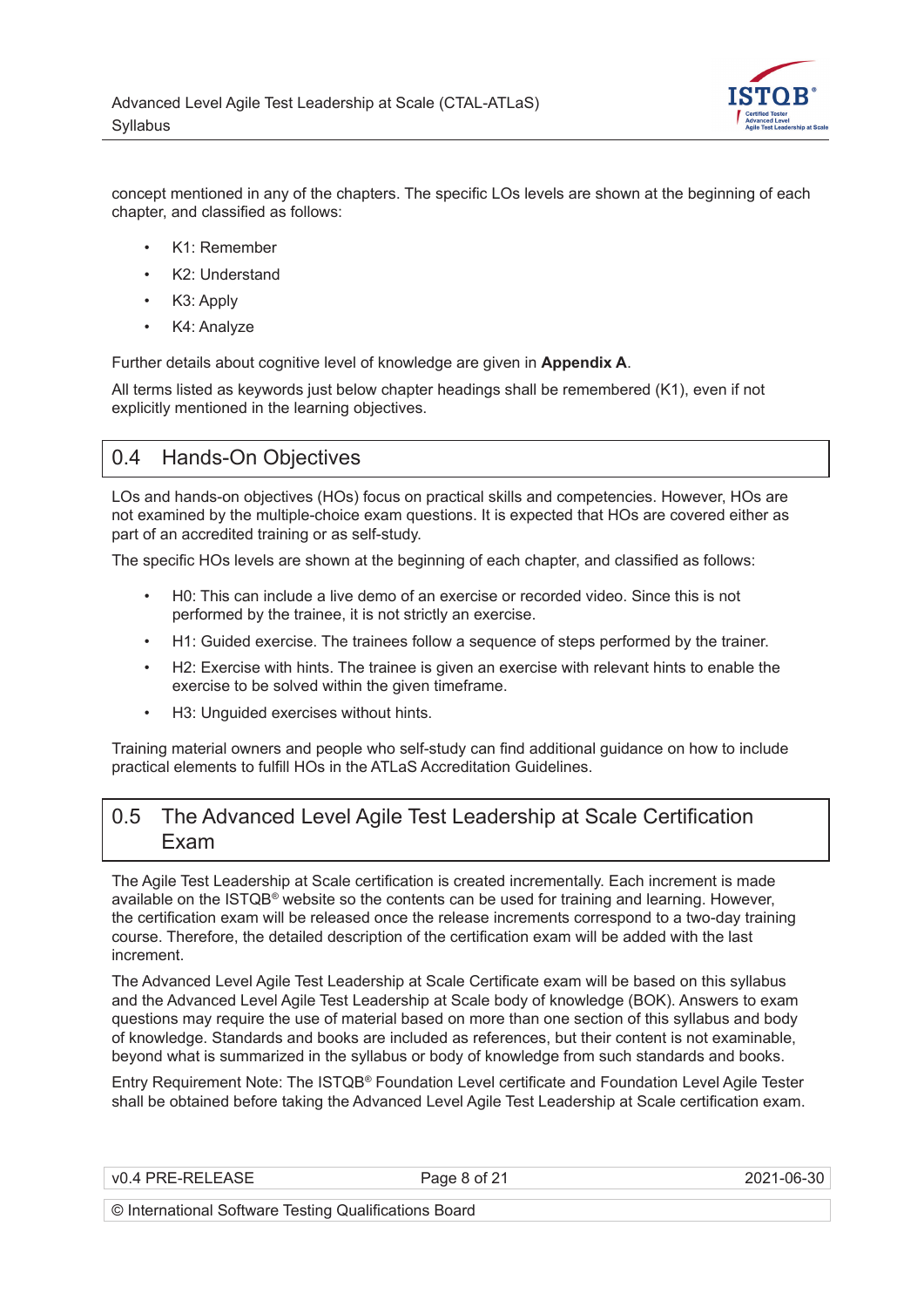

#### <span id="page-8-0"></span>0.6 Accreditation

An ISTQB*®* Member Board or its agent may accredit training providers whose course material follows this syllabus and the body of knowledge. Training providers should obtain accreditation guidelines from the Member Board or its agent that performs the accreditation. An accredited course is recognized as conforming to this syllabus and the body of knowledge, and is allowed to have an ISTQB*®* exam as part of the course.

Training providers are encouraged to use the contents of this certification in other contexts and to build the training material incrementally. Feedback from such activities will be considered before the full certification is released.

The accreditation guidelines for Advanced Level Agile Test Leadership at Scale follow the general Accreditation Guidelines published by the Processes Management and Compliance Working Group.

## 0.7 Level of Detail

The level of detail in this syllabus allows internationally consistent courses and exams. In order to achieve this goal, the syllabus consists of:

- *General instructional objectives* describing the intention of the Advanced Level Agile Test Leadership at Scale Level
- *A list of keywords* that students must be able to recall
- LOs for each knowledge area, describing the cognitive learning outcome to be achieved
- A description of the key concepts, including references to sources such as accepted literature or standards

The syllabus content is not a description of the entire knowledge area of testing in agile organizations; it reflects the level of detail to be covered in Advanced Level Agile Test Leadership at Scale training courses.

## 0.8 How this Syllabus is Organized

There are currently five *planned* chapters with examinable content. The top-level heading for each chapter specifies the time for the chapter; timing is not provided below chapter level*. For accredited training courses, this chapter requires a minimum of 1 hour of instruction.* The five planned chapters are:

- Chapter 1: 60 minutes, Quality Assistance
- Chapter 2: 120 minutes, Improve Quality and Flow in a Value-Driven Organization
- Chapter 3: 195 minutes, Continuous Improvement of Quality and Testing (to come)
- Chapter 4: x minutes, Agile Test Strategy at Scale (draft title)
- Chapter 5: x minutes, Agile Test Process at Scale (draft title)

| l PRE-RELE <i>l</i> | ____ |
|---------------------|------|

Page 9 of 21 2021-06-30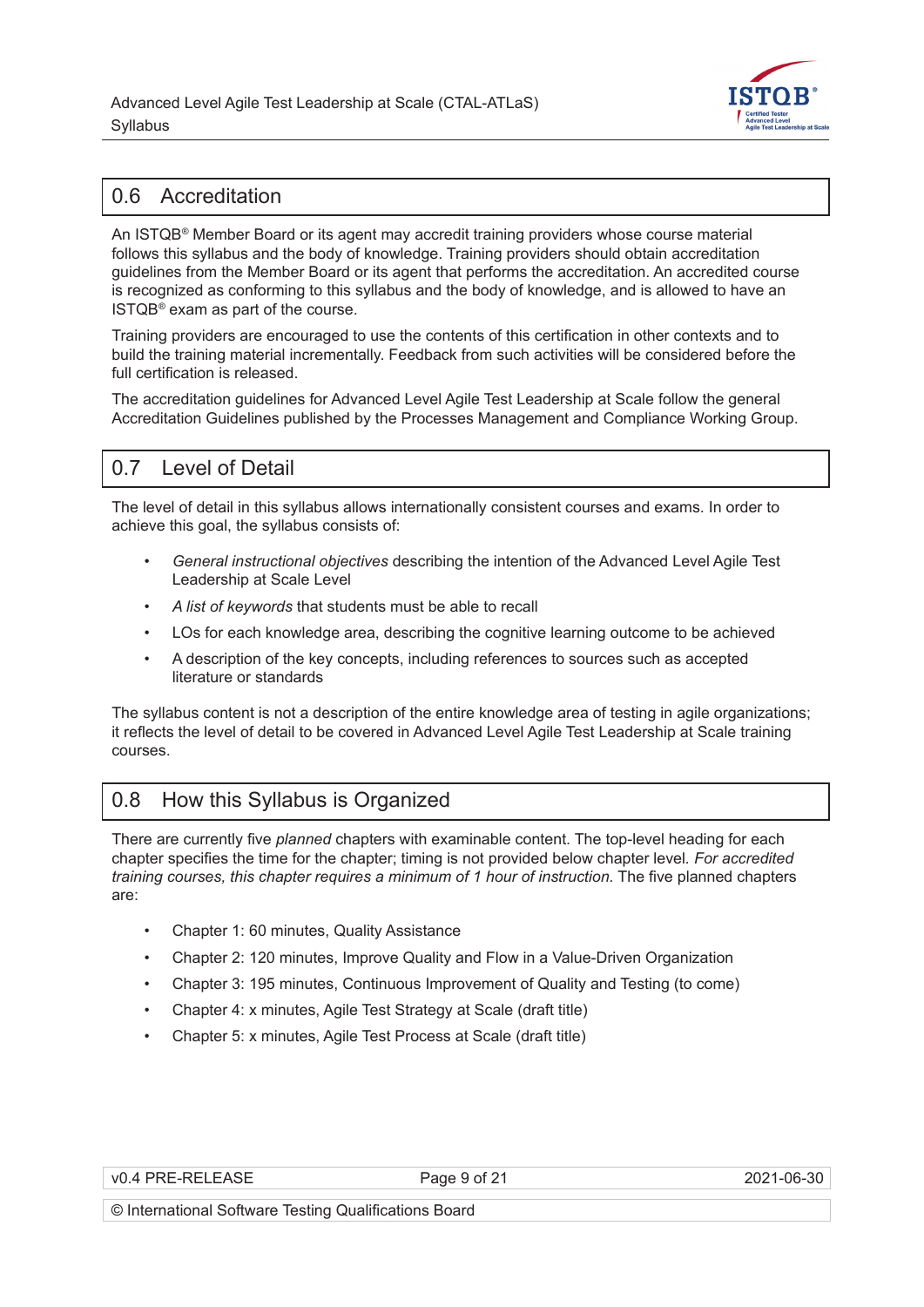

# <span id="page-9-0"></span>0.9 Business Context

Organizations strive to improve their business agility to provide valuable products and services in a changing world. A key way to improve business agility is to transform the culture and mindset by using different principles, frameworks, disciplines, and methodologies such as agile, lean, and DevOps, which we here cover with the term "business agility." One common principle in these frameworks and disciplines is the focus on delivering value with the quality that customers demand, i.e., customerfocused. Therefore, the term value-driven is used to describe organizations that strive to achieve business agility regardless of their various ways of working.

Agile started as a way to improve how software was delivered iteratively. It focused on a small delivery team that could release software in shorter iterations than the traditional software development lifecycles. As the popularity of the agile methods grew, it became apparent that at times there was a need for several delivery teams to collaborate in order to develop larger and more complex systems. Therefore, new frameworks were created in order to scale agile from individual agile delivery teams to multiple delivery teams contributing to the value of the solution. This move from focusing on individual delivery teams to multiple teams is called "agile at scale" or "scaled agile." This also requires that testing approaches are scaled.

Scaling agile is not necessarily the same as business agility, which includes the entire enterprise, but in order to achieve business agility an organization could benefit from adopting agile at scale.

With business agility there is an even greater need for accelerated quality. This is not achievable if all responsibility for quality remains in the individual teams or specific roles such as testers. Therefore, test management moves to quality management and organizations need to adopt quality assistance across the organization as well as within delivery teams. This changes the role of quality assurance and test professionals to be closer to agile test leadership and to fostering a quality culture and mindset.

## 0.10 Business Outcome

The business outcome (BO) describes the benefit that a certified person should be able to deliver using the knowledge and competencies covered in the syllabus. The knowledge and competencies are described in the LOs for each chapter.

#### 0.10.1 BO 1 Foster a Value-driven Quality Mindset and Culture

A person who has gained the qualifications in this syllabus can build and sustain a quality and testing culture in a value-driven organization or in an organization transitioning to a value-driven culture.

An example of a measurable key result for the business outcome is:

• Provide quality assistance to **x** colleagues, who do not have a background in testing or other quality management activities

(replace x with your own target).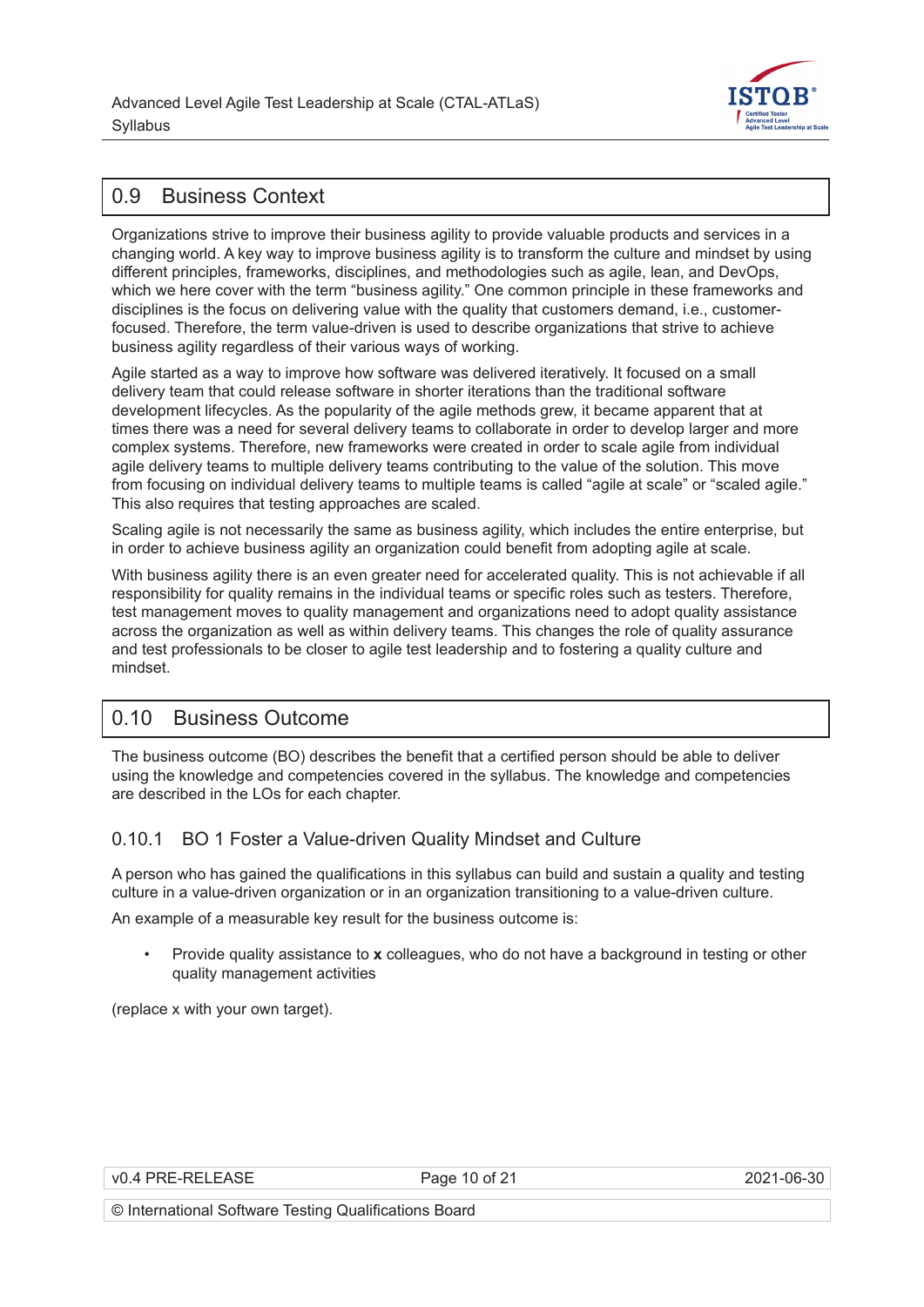

#### <span id="page-10-0"></span>**1 Quality Assistance – 60 minutes**

#### **Keywords**

Agile test leader, Agile test team leader, Built-in quality, Quality assistance, Quality assurance, Quality coaching, Quality control, Quality management, Test management

#### **Learning Objectives for Chapter 1:**

#### **1.1 What Is Quality Assistance?**

ATLaS-1.1.1 (K2) Understand quality assistance as an approach to quality and test management

#### **1.2 Skills for Quality Assistance**

- ATLaS-1.2.1 (K2) Give examples for the change leadership, quality coaching, facilitation, and training skills required for quality assistance
- ATLaS-HO-1.2.1(H2) Given a quality-related problem, provide quality assistance using one or a combination of the four important skills (change leadership, quality coaching, facilitation, and training)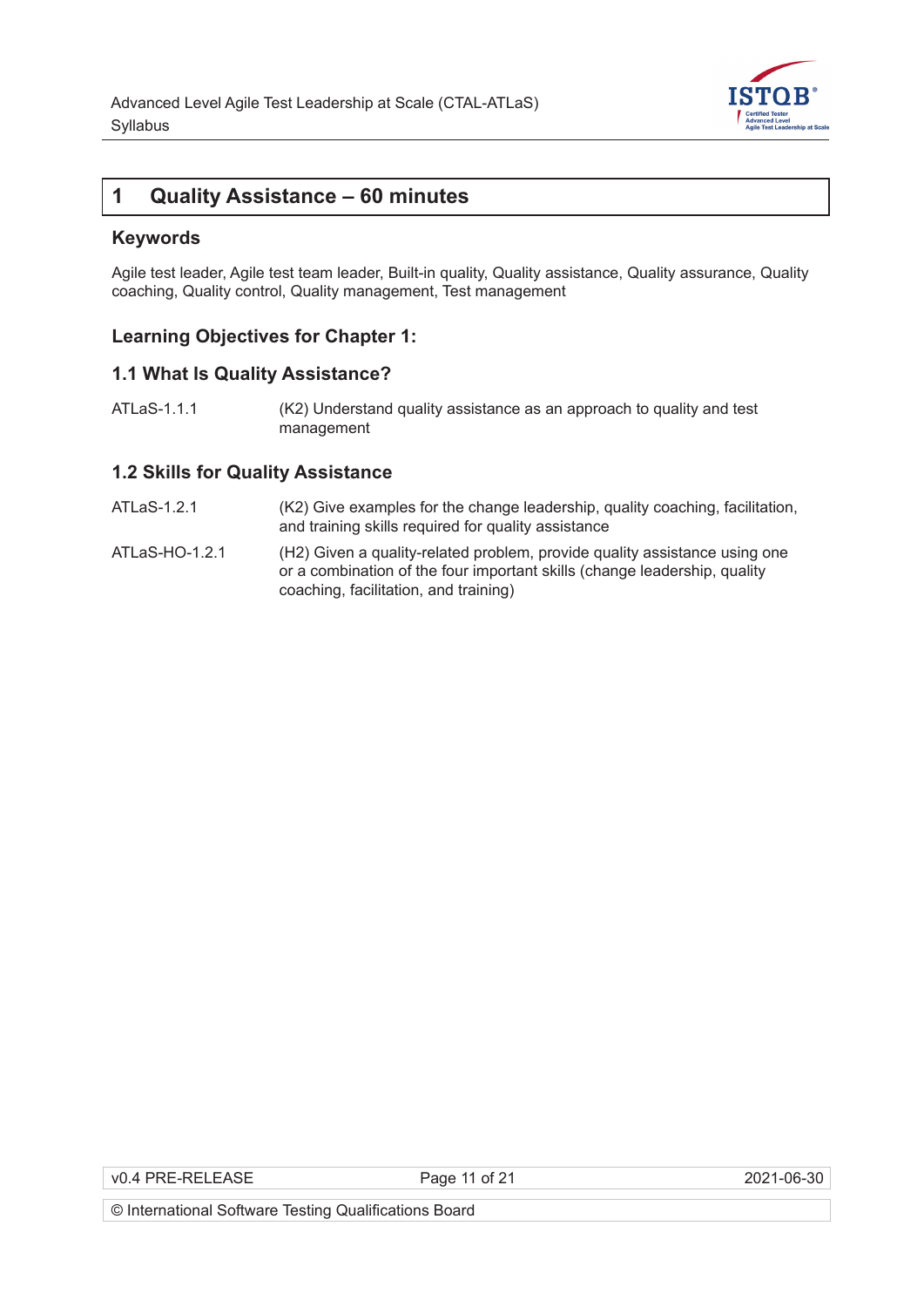

#### <span id="page-11-0"></span>1.1 What is Quality Assistance?

Quality assistance is an approach to quality management that is crucial to developing and sustaining a value-driven organization.

The certification covers how quality assistance as an approach that fits with known software testing concepts such as test management, quality control, and quality assurance.

Quality assistance is the approach test management should embrace to help in adopting and fostering a transformation to business agility. A quality assistance approach to test management is significantly different from an approach based on a traditional mindset and approach ([Gartner, 2018](#page-16-0)). Some important differences are as follows:

- Optimizes for flow and value delivery
- Focuses on prevention, automation, and observability
- Encourages built-in quality practices continuously
- Supports self-empowered teams by enabling others to take responsibility for quality- and testing-related activities
- Embeds testing throughout the organization instead of sustaining testing silos
- Requires agile test leaders and agile test team leaders that serve instead of test managers that control
- Has agile test leaders and agile test team leaders helping everyone in the organization collaborate through community of practice events

It is important to understand that test management as a discipline is still needed as part of quality assistance in value-driven organizations.

#### 1.2 Skills for Quality Assistance

One of the important aspects of quality assistance is to enable everyone in the organization to contribute to and take a shared responsibility for quality. The certification introduces change leadership, quality coaching, facilitation, and training as important skills for agile test leaders and agile test team leaders to succeed with quality assistance.

Change leadership is critical as part of a successful organizational change. It is important that quality assistance aligns with the change programs in an organization, especially programs to improve business agility. Change leadership includes human aspects, which affects people's capacity to deal with change as well as fostering a culture of continuous improvement.

Quality coaching is a skill using a set of activities focused on helping the agile organization deal with quality-related topics. It is a collaborative dialog that promotes reflection in teams or with a single person. Conditions for effective quality coaching are also covered as part of this certification.

Facilitation is a skill in quality assistance that encourages people to use their knowledge and skills to reach a desired outcome. Facilitation is important to engage everyone and to build a shared responsibility for quality.

Training is a skill to help people build their skills. A variety of methods are introduced to cater for different needs and purposes. In order to scale the training it is important to engage the relevant organizational departments that support employees' skill growth and career development.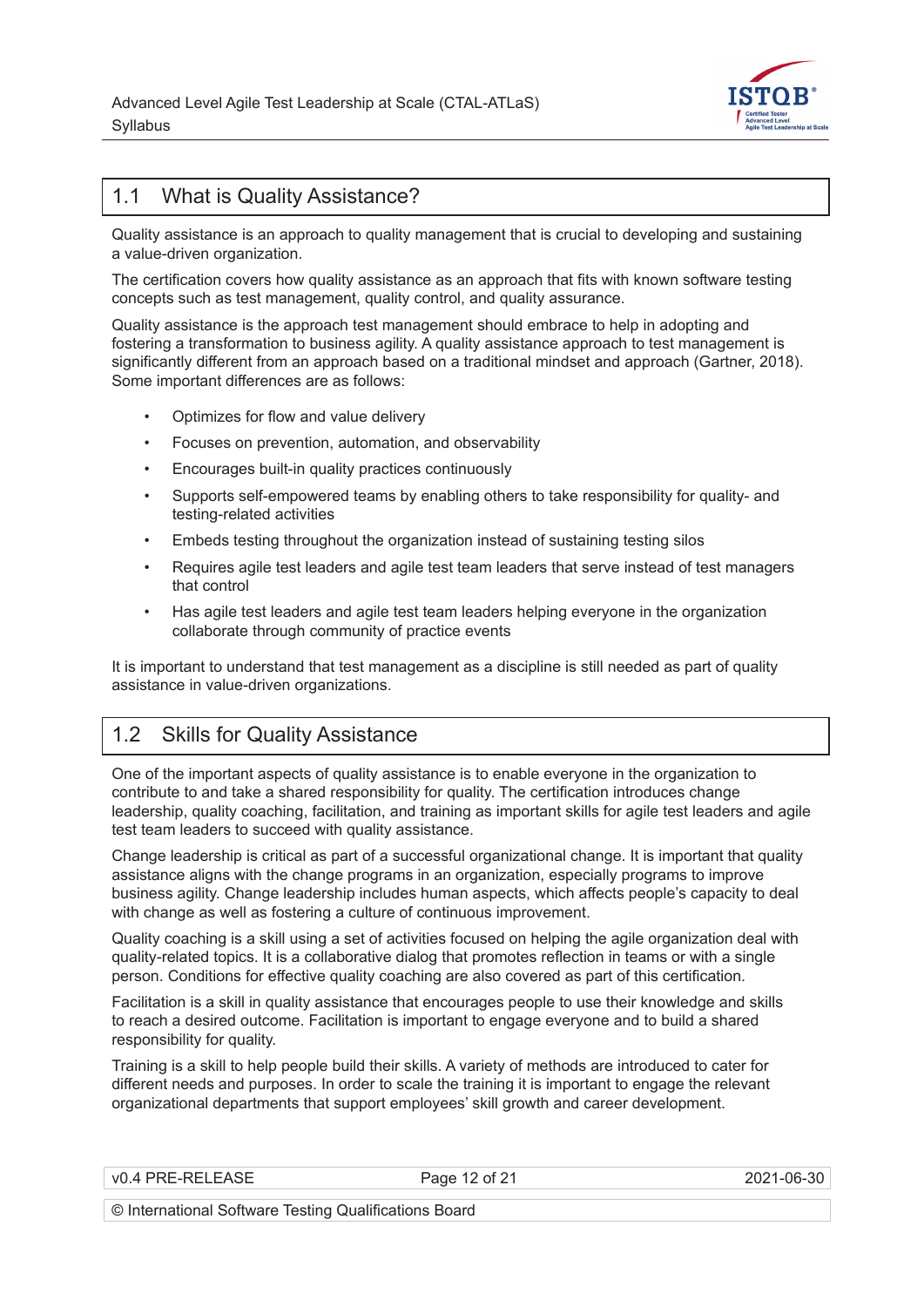

Since each of the above skills are disciplines in their own right, it is important to see them as part of a continuous learning pathway. There are other skills that can be used to serve the organization, such as mentoring or consulting, but these are out of scope for this certification.

How to use the four skills is elaborated in future chapters, see syllabus outline in **[section 0.8, How](#page-8-0)  [this Syllabus is Organized](#page-8-0)**.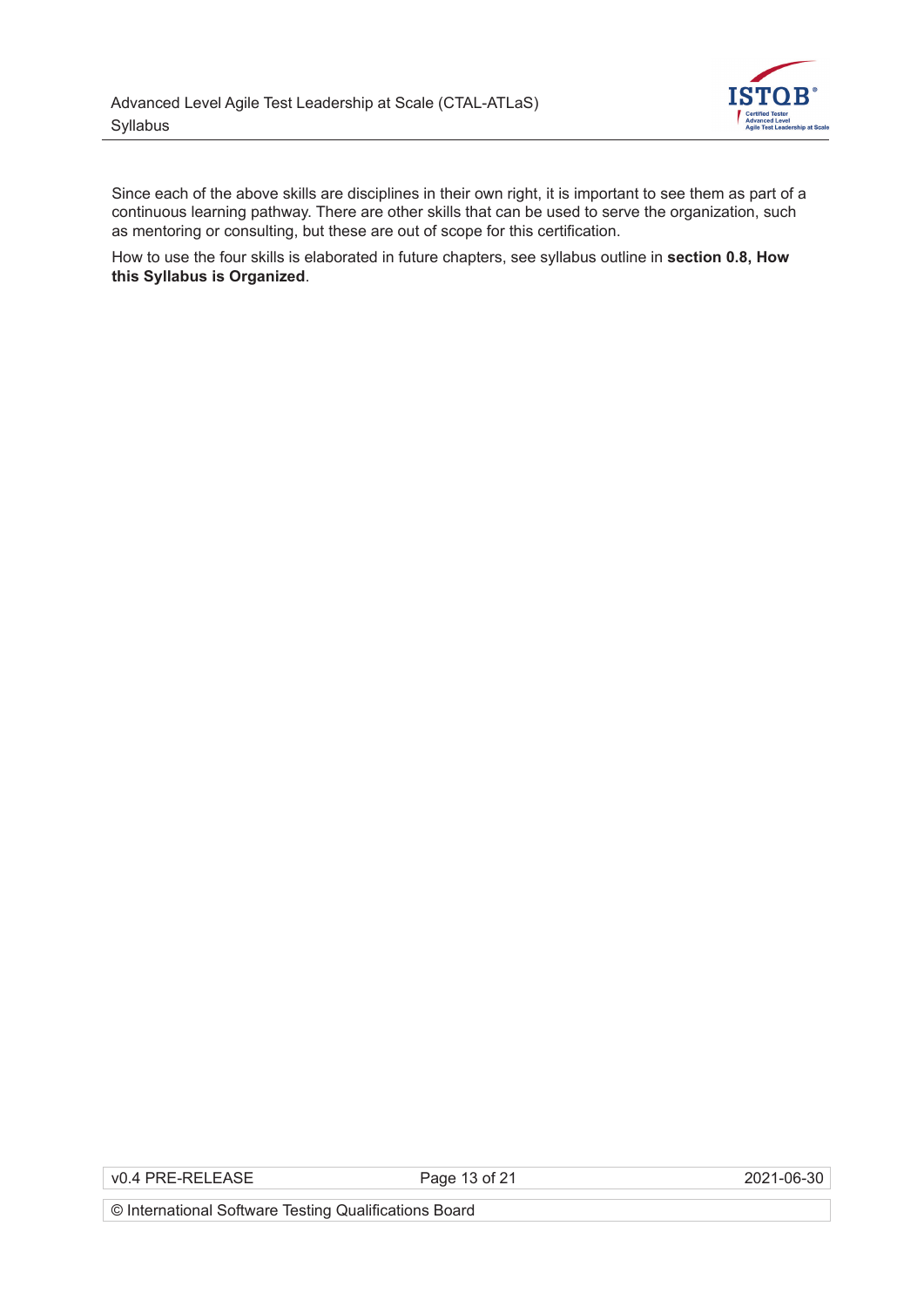

# <span id="page-13-0"></span>**2 Improve Quality and Flow in a Value-Driven Organization – 120 minutes**

#### **Keywords**

Effectiveness, Efficiency

#### **Learning Objectives for Chapter 2:**

#### **2.1 Facilitate Value Stream Mapping**

- ATLaS-2.1.1 (K2) Understand value stream as a concept
- ATLaS-2.1.2 (K3) Apply value stream mapping as an agile test leader to understand and visualize working flows

#### **2.2 Analyze a Value Stream from a Quality and Testing Perspective**

ATLaS-2.2.1 (K4) Analyze a value stream to identify waste and other quality and testing issues using basic metrics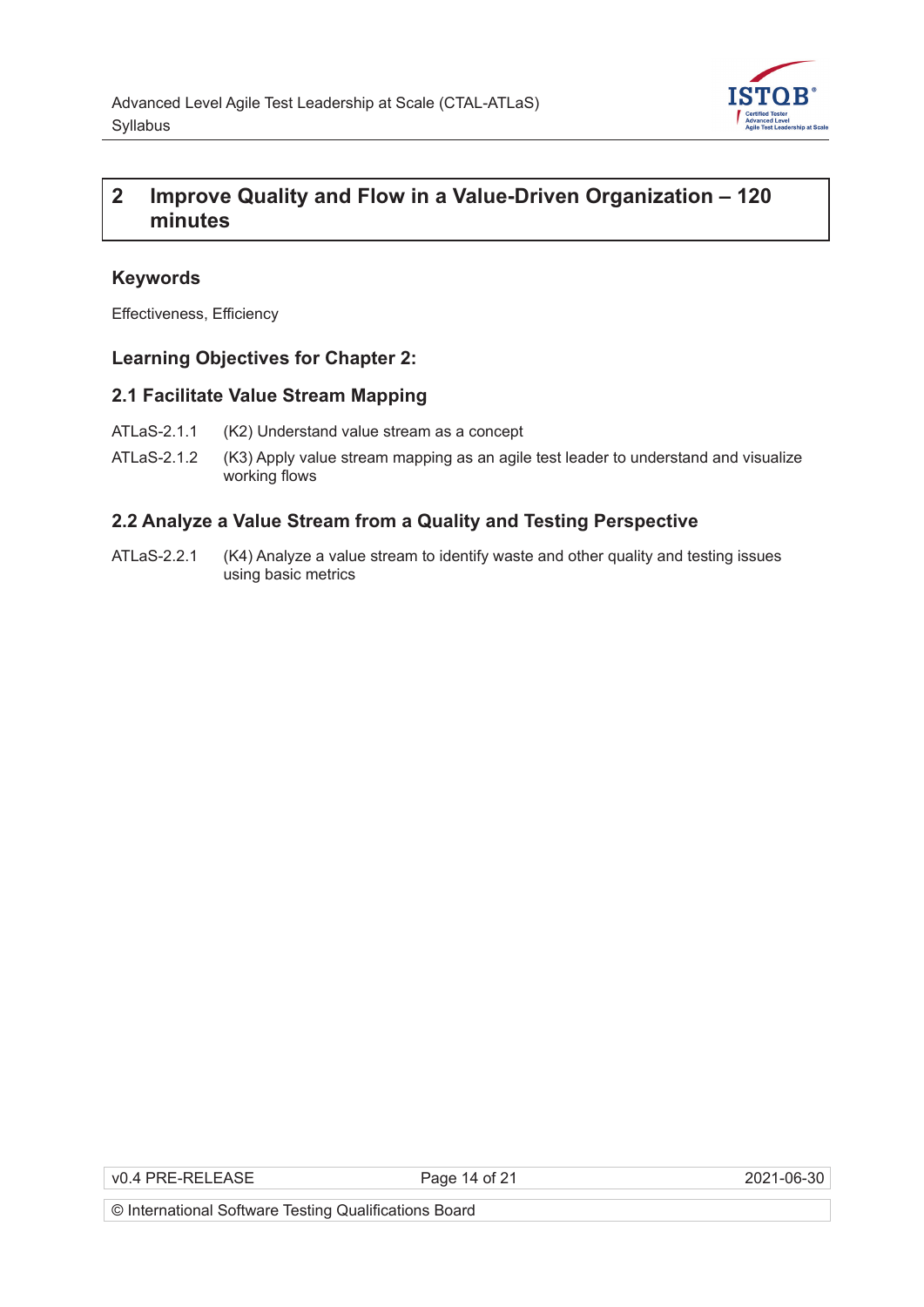

#### <span id="page-14-0"></span>2.1 Facilitate Value Stream Mapping

Agile test leaders and agile test team leaders will need to be able to facilitate and contribute to value stream mapping activities. Their focus is to optimize quality and testing processes to improve flow and realize value for the customers in a more effective and efficient way.

#### 2.1.1 What is a Value Stream

A value stream is a concept that originates in lean. Value streams are groups or collections of working steps, including the people and systems that they operate, as well as the information and the materials used in the working steps. In value-driven organizations, quality and testing roles help optimizing the whole value stream, not just testing.

There are two typical types of value streams: operational and development. Operational value streams are all the steps and people required to bring a product from order to delivery ([Lean](#page-16-0)  [Enterprise Institute, 2014](#page-16-0)). Development value streams take a product from concept to market launch [\(Lean Enterprise Institute, 2014\)](#page-16-0). Key aspects of value streams are to understand the lean concepts of flow (which resonates with stream) and waste (non-value-adding activities).

#### 2.1.2 Value Stream Mapping (VSM)

Value stream mapping is a technique for visualizing and analyzing the steps in a value stream. To map a value stream can give a shared understanding of how, how much, and how fast the value stream is able to deliver value in order to fulfill the customer demand. This certification covers basic visualization technics, typical steps in value stream mapping, and practical examples where value stream mapping could be used to map the current state of operation (current state map). A current state map can evolve to a desired state (future state map) if quality management approaches foster that.

It is also important to understand typical challenges when introducing value stream mapping in an organization.

## 2.2 Analyze a Value Stream from a Quality and Testing Perspective

Optimizing a value stream focuses on the flow of value and on quality. Therefore, value stream analysis can be a powerful tool for anyone who takes a quality assistance approach to quality and testing.

#### 2.2.1 Metrics for Analyzing a Value Stream

To help analyze value streams, a few basic flow and quality metrics are introduced, such as:

- Lead time
- Wait time
- Processing time
- Flow efficiency
- Percent complete and accurate
- Phase Containment Efficiency (PCE)

|  |  | v0.4 PRE-RELEASE |
|--|--|------------------|
|--|--|------------------|

Page 15 of 21 2021-06-30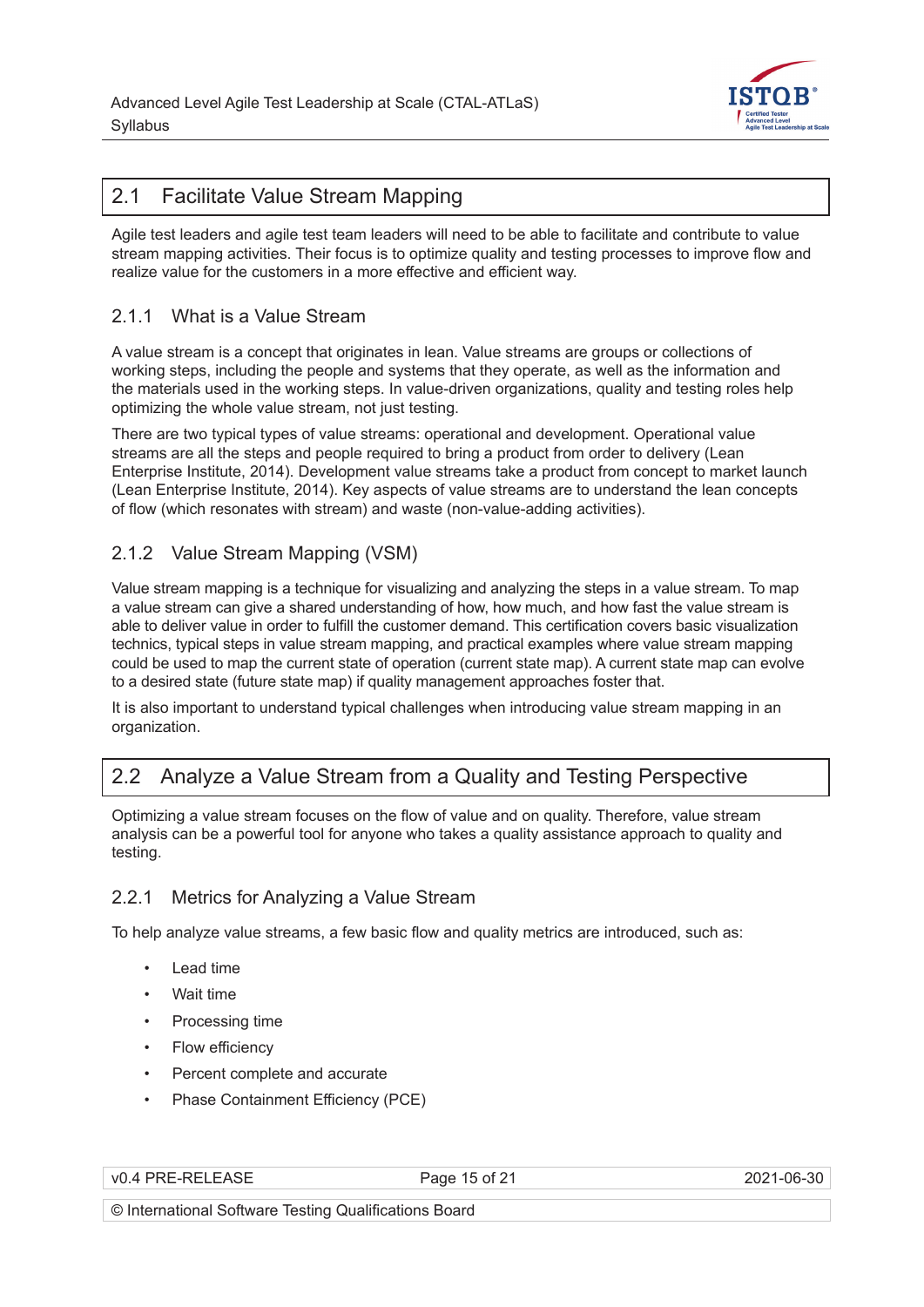

<span id="page-15-0"></span>These metrics can be visualized in a value stream map. As data collection can be a challenge, it is important to observe and discuss with the people doing the work throughout the value stream.

#### 2.2.2 Identify Non-Value-Adding Activities (Waste)

Agile test leaders and agile test team leaders should be able to identify non-value-adding activities, which in lean are categorized in eight different types of waste:

- **Transport**
- **Inventory**
- Motion
- Waiting
- Overproduction
- Over-processing
- **Correction**
- Non-utilized talent

Metrics may give a good indication of poor effectiveness and efficiency and therefore where to look for waste.

Value stream mapping, analysis, and improvement is an iterative process. Value stream mapping relies on learning to see working flows and empowering people to act differently regarding quality issues. Therefore, agile test leaders and agile test team leaders can contribute in many different ways to achieve quality goals.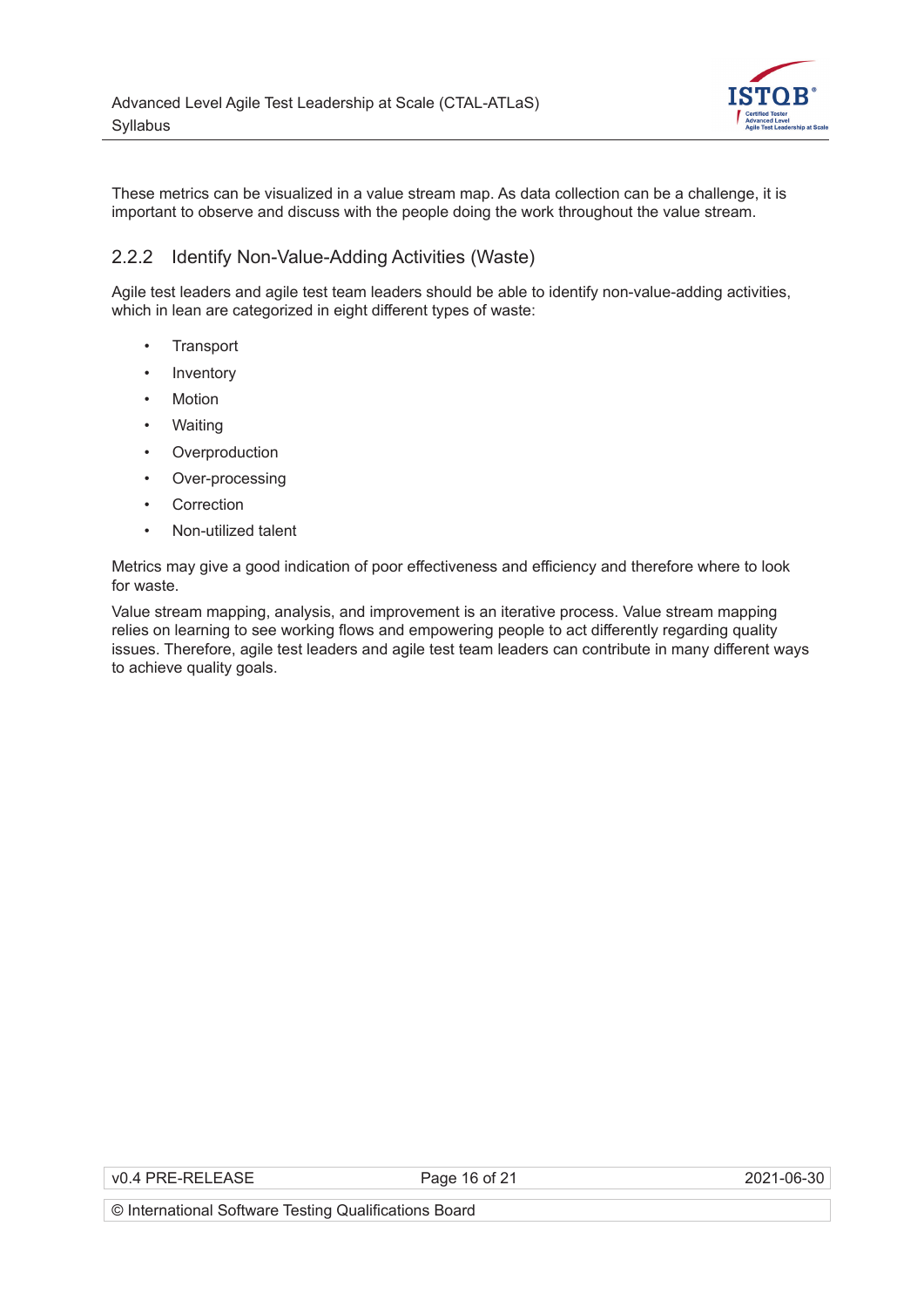

# <span id="page-16-0"></span>**3 References**

Gartner. "DevOps and cloud speed are driving the end of QA as we know it." Stamford, 13 August 2018.

Lean Enterprise Institute. *Lean Lexicon: A Graphical Glossary for Lean Thinkers*. 5th Edition. Cambridge: Lean Enterprise Institute, Inc., 2014.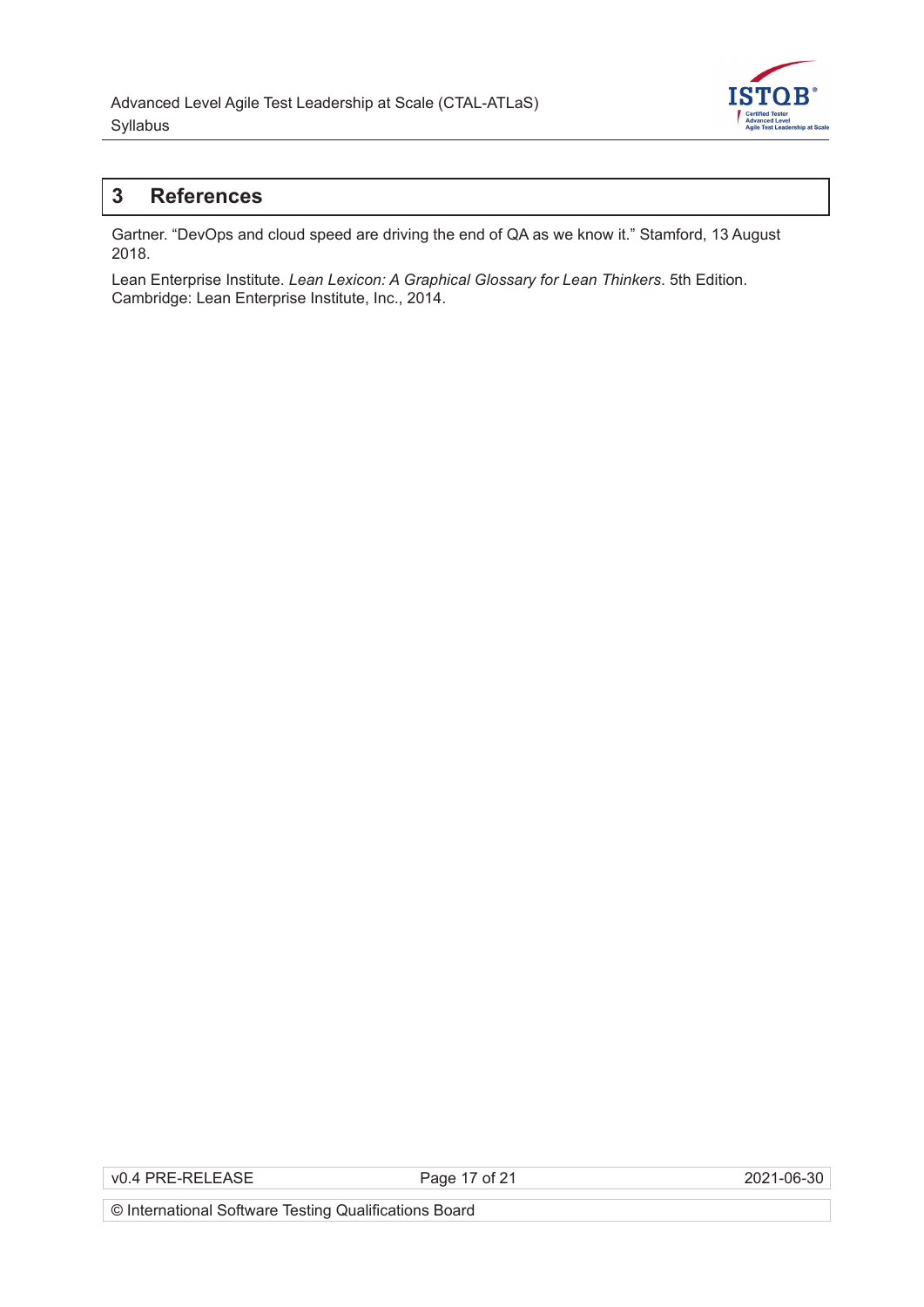

#### <span id="page-17-0"></span>**4 Further Reading**

Arnold, Ross, D. and Jon P. Wade. "A definition of systems thinking: A systems approach." *Procedia Computer Science* 44 (2015): 669–678. Accessed on 6 May 2021. https://doi.org/10.1016/j. procs.2015.03.050.

Kaner, Cem. The Ongoing Revolution in Software Testing". In *Software Test & Performance Conference, December 8, 2004*. Self-published, 2004. Accessed on 4 June 2021. [www.kaner.com/pdfs/TheOngoingRevolution.pdf](http://www.kaner.com/pdfs/TheOngoingRevolution.pdf)

Lenny, Jason. *Value Stream Mapping the CM Pipeline*. Lean Builds, 17 May 2009. Accessed on 6 May 2021. <https://leanbuilds.wordpress.com/2009/05/17/value-stream-mapping-the-cm-pipeline/>.

Scaled Agile, Inc. *Principle #2: Apply Systems Thinking*. SAFe, 22 August 2019. Accessed on 6 May 2021. <https://www.scaledagileframework.com/apply-systems-thinking/>.

Scaled Agile, Inc. *Shared Services*. SAFe, 18 December 2019. Accessed on 6 May 2021. <https://www.scaledagileframework.com/shared-services/>.

Stave, Krystyna and Megan Hopper. "What constitutes systems thinking? A proposed taxonomy." *ResearchGate*, January 2007*.* Accessed on 6 May 2021. [https://www.researchgate.net/](https://www.researchgate.net/publication/255592974_What_Constitutes_Systems_Thinking_A_Proposed_Taxonomy) [publication/255592974\\_What\\_Constitutes\\_Systems\\_Thinking\\_A\\_Proposed\\_Taxonomy](https://www.researchgate.net/publication/255592974_What_Constitutes_Systems_Thinking_A_Proposed_Taxonomy).

Stelter, Reinhard. "Third generation coaching: Reconstructing dialogues through collaborative practice and a focus on values." *International Coaching Psychology Review* 9 (2014): 51–66.

The LeSS Company B.V. *Systems Thinking*. More with LeSS, n.d. Accessed on 6 May 2021. <https://less.works/less/principles/systems-thinking>.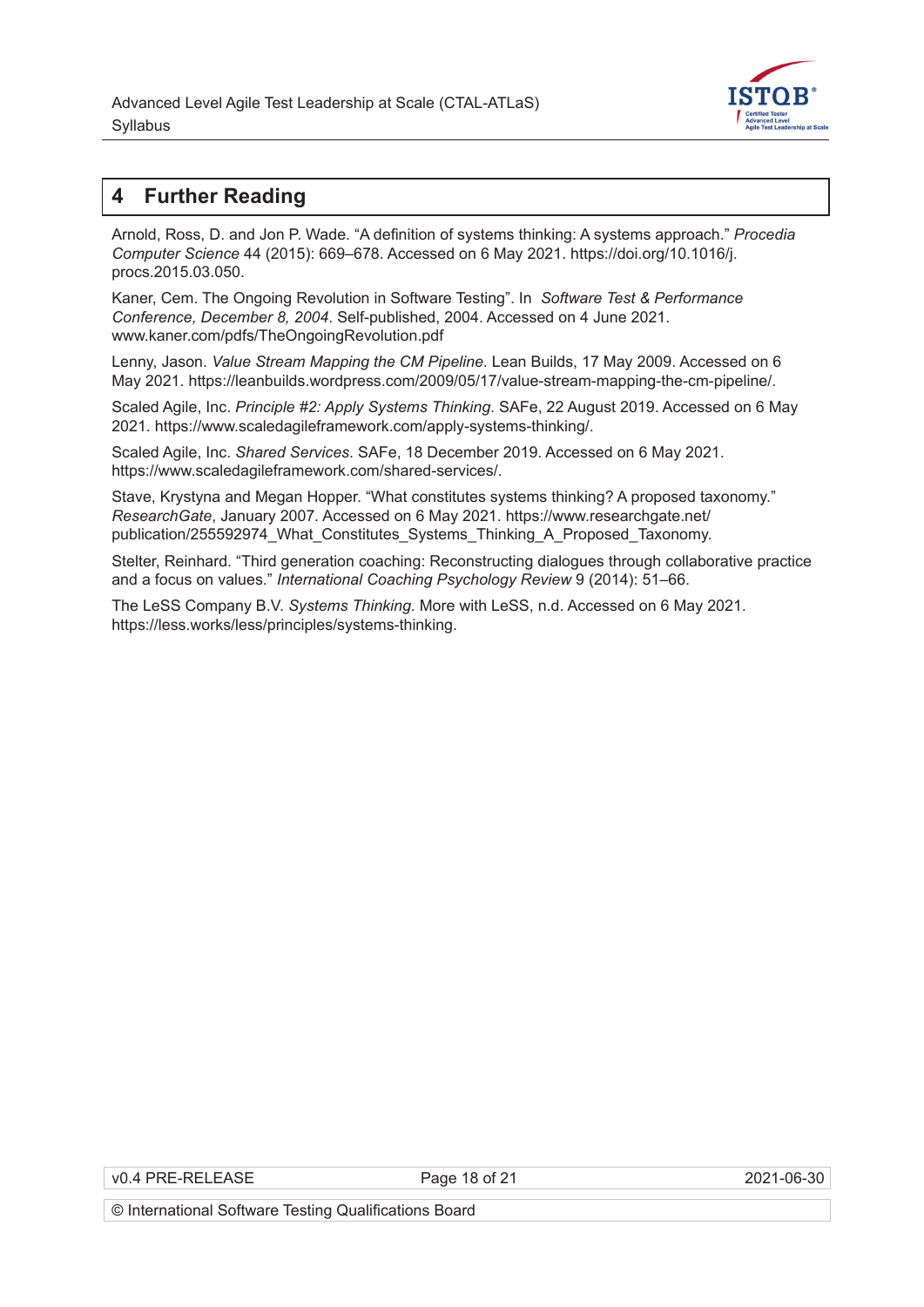

# <span id="page-18-0"></span>**5 Appendix A – Cognitive Levels of Knowledge**

The following describes what each cognitive level means.

Level 1: Remember (K1)

The candidate will recognize, remember, and recall a term or concept.

**Keywords:** Identify, Remember, Retrieve, Recall, Recognize, Know

Level 2: Understand (K2)

The candidate can select the reasons or explanations for statements related to the topic, and can summarize, compare, classify, categorize, and give examples for the testing concept.

**Keywords**: Summarize, Generalize, Abstract, Classify, Compare, Map, Contrast, Exemplify, Interpret, Translate, Represent, Infer, Conclude, Categorize, Construct models

Level 3: Apply (K3)

The candidate can select the correct application of a concept or technique and apply it to a given context.

**Keywords**: Implement, Execute, Use, Follow a procedure, Apply a procedure

Level 4: Analyze (K4)

The candidate can separate information related to a procedure or technique into its constituent parts for better understanding, and can distinguish between facts and inferences. Typical application is to analyze a document, software, or project situation and propose appropriate actions to solve a problem or task.

**Keywords:** Analyze, Organize, Find coherence, Integrate, Outline, Parse, Structure, Attribute, Deconstruct, Differentiate, Discriminate, Distinguish, Focus, Select

#### **Reference**

Anderson, L. W. and D. R. Krathwohl (eds). *A Taxonomy for Learning, Teaching, and Assessing: A Revision of Bloom's Taxonomy of Educational Objectives*. Allyn & Bacon, 2001.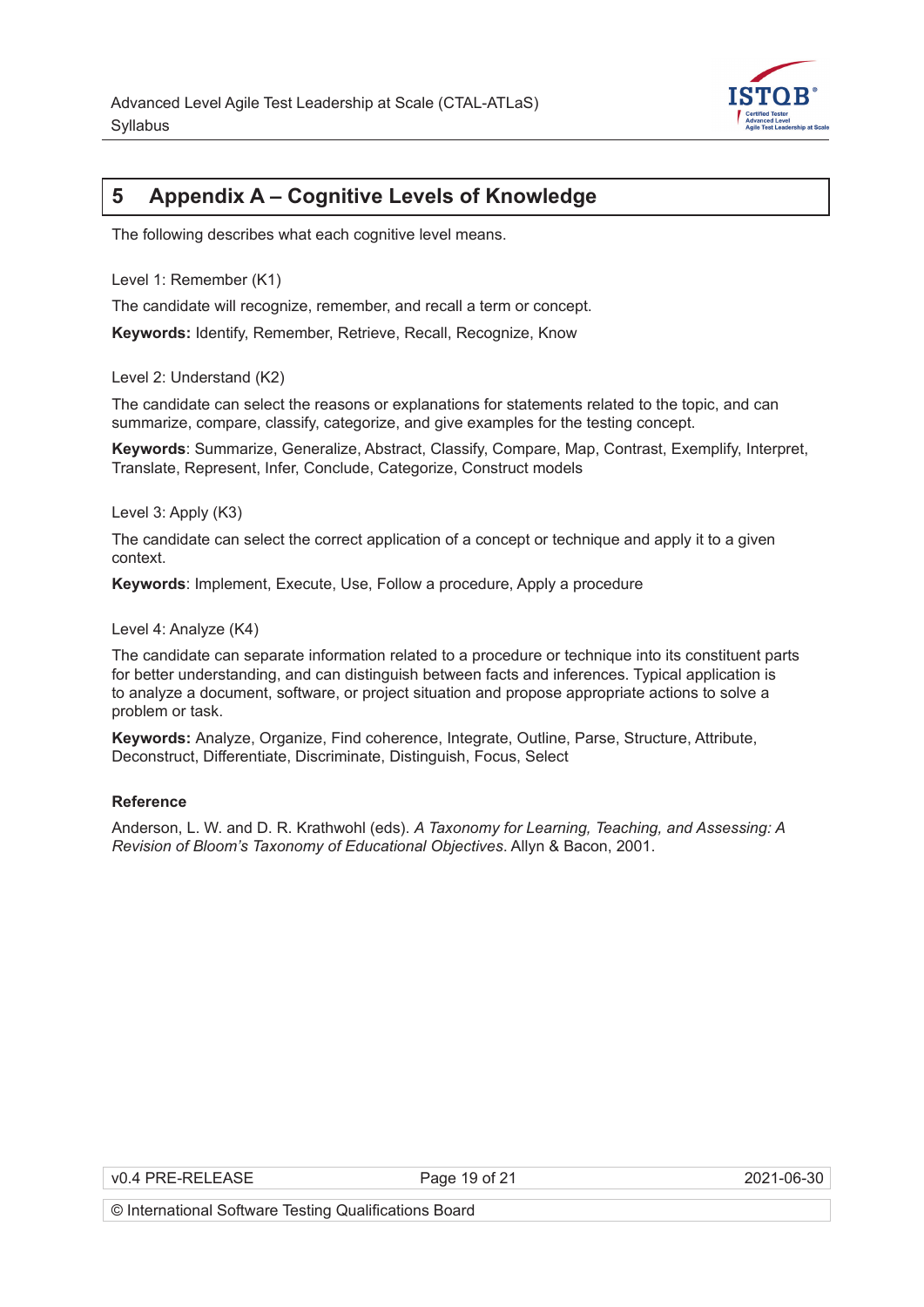

# <span id="page-19-0"></span>**6 Appendix B – Glossary**

# 6.1 General Terms

| <b>Term Name</b>     | <b>Definition</b>                                                                                                                                                                                                                              |
|----------------------|------------------------------------------------------------------------------------------------------------------------------------------------------------------------------------------------------------------------------------------------|
| business agility     | The ability to compete and thrive by quickly responding to market changes<br>and emerging opportunities with innovative business solutions to deliver<br>value to its customers.                                                               |
| change leadership    | The ability to positively influence and motivate others to engage in the<br>organizational change through the leader's own personal advocacy and<br>drive.                                                                                     |
| change management    | A structured approach to implementing change in an organization. This<br>may encompass addressing training needs, appointing change agents,<br>providing support for people across the organization, and setting specific<br>success criteria. |
| delivery team        | Agile team or scrum team responsible for defining, building, testing, and<br>releasing systems.                                                                                                                                                |
| flow                 | The way value is delivered to the customer.                                                                                                                                                                                                    |
| observability        | A measure of how well internal states of a system can be inferred from<br>knowledge of its external outputs.                                                                                                                                   |
| shift left           | An approach to ensure built-in quality as early as possible in the<br>development lifecycle process.                                                                                                                                           |
| swarming             | A behavior whereby team members with available capacity and<br>appropriate skills collectively work on an item to finish what has already<br>been started before moving ahead to begin work on new items.                                      |
| value-driven         | An approach that strives to optimize the value delivered to customers by<br>constantly learning and improving and thereby remaining relevant and<br>competitive.                                                                               |
| value stream         | All the steps (both value add and non-value add) in processes essential<br>to the main flows that the customer is willing to pay for in order to produce<br>that product or service.                                                           |
| value stream mapping | A technique to visualize, understand, analyze, and optimize a value<br>stream.                                                                                                                                                                 |
| working step         | An activity needed to move along the value stream toward a new<br>increment of the solution                                                                                                                                                    |